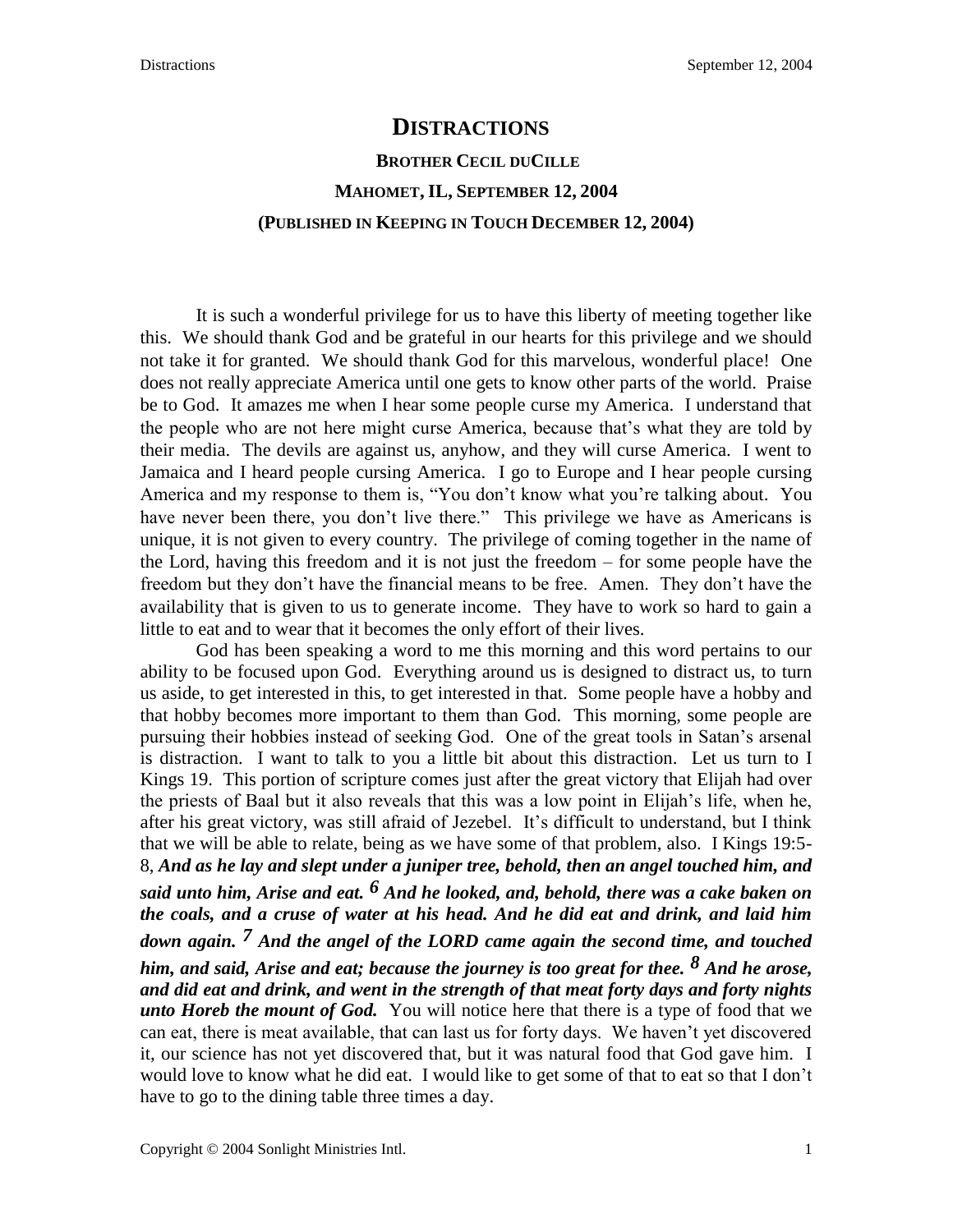## *9 And he came thither unto a cave, and lodged there; and, behold, the word of the LORD came to him, and he said unto him, What doest thou here, Elijah?* In other

words, what are you doing here? *10And he said, I have been very jealous for the LORD God of hosts: for the children of Israel have forsaken thy covenant, thrown down thine altars, and slain thy prophets with the sword; and I, even I only, am left; and they seek my life, to take it away.* This attitude is not peculiar to Elijah only. Many of us feel that we are the only thing that God has here. What a poor God it would be if we were all that God had! Amen. The fact that you feel that you are a true Christian, the fact that you feel that you are 100% for God, should indeed be proof to you that there are others like you. Amen. That should be the proof that there are others. What I am saying is that if you believe that you hear God, that in itself should indeed be proof to you that others are hearing God, also.

I was listening to a preacher yesterday. I was a little bit disappointed with him and Mavis said, "Oh, you shouldn't be." I said, "The man said, 'There is no proof of God. There is no proof of God. You cannot go into a lab and prove God.'" We do not have to go to a lab to prove God. The proof of God is that I am standing before you! The proof of God is this flesh that I call body. Who else could make this? I don't know of any man or any science that could make one of us. The fact that we are gathered here in the name of the Lord is the proof of God. So, preachers, brothers, when you're preaching, just preach that there is laboratory truth of God. You can take God to the lab and prove it! Amen. Every microbe that you could find is tangible proof of God. Every atom is a proof of God. Who could have made that? No scientist could make one of these bodies sitting here before me. He can't even see the whole of it, much less make it. He just suspects that there are certain other parts apart from what he can see, because we have no instruments that can discover even the handiwork of God.

The other day I was sitting down thinking about hurricanes and storms. Why don't they just stop these horrible storms? Why don't we stop the hurricanes? They are there and we are so helpless. We guess it's going to turn into Cuba, it's going to turn into Florida, it's going to turn into this place. We cannot stop it, although sometimes we turn it away. Oh yes, we were praying the other day and said, "Oh God, turn that thing," and the thing made a right-angle turn, hallelujah! Amen. We cannot make a storm. We cannot stop one. We are wretched creatures and we need to be able to recognize the magnitude of God, the glory of God just in walking down the street. I mean, I say to God, "Well, You must be alive because I am walking around and have no problem at 83 years of age." Praise God. God is alive! We need to understand that.

Of course, we are reading about a man who did not know Jesus. Elijah knew God, but he didn't know Jesus. Isn't that something? Look at that again with me. Elijah did not have what we have. The living God moving through and through our being, Elijah did not have it. I sat down there, I heard the singing and I could see God just seeping into us. We open our mouths to sing and the breath of God is breathed into our very beings. Hallelujah. This is proof of God. Hallelujah. So, here is Elijah talking to God saying, "I've been jealous, Oh God, and I have been a wonderful fellow and You lost everybody else besides me." What a wretched thought. What an awful thought. "Everybody else is gone, everybody else is dead, nobody else is serving God, nobody else has the message. I alone, Oh God, am the only one that's left and all You have to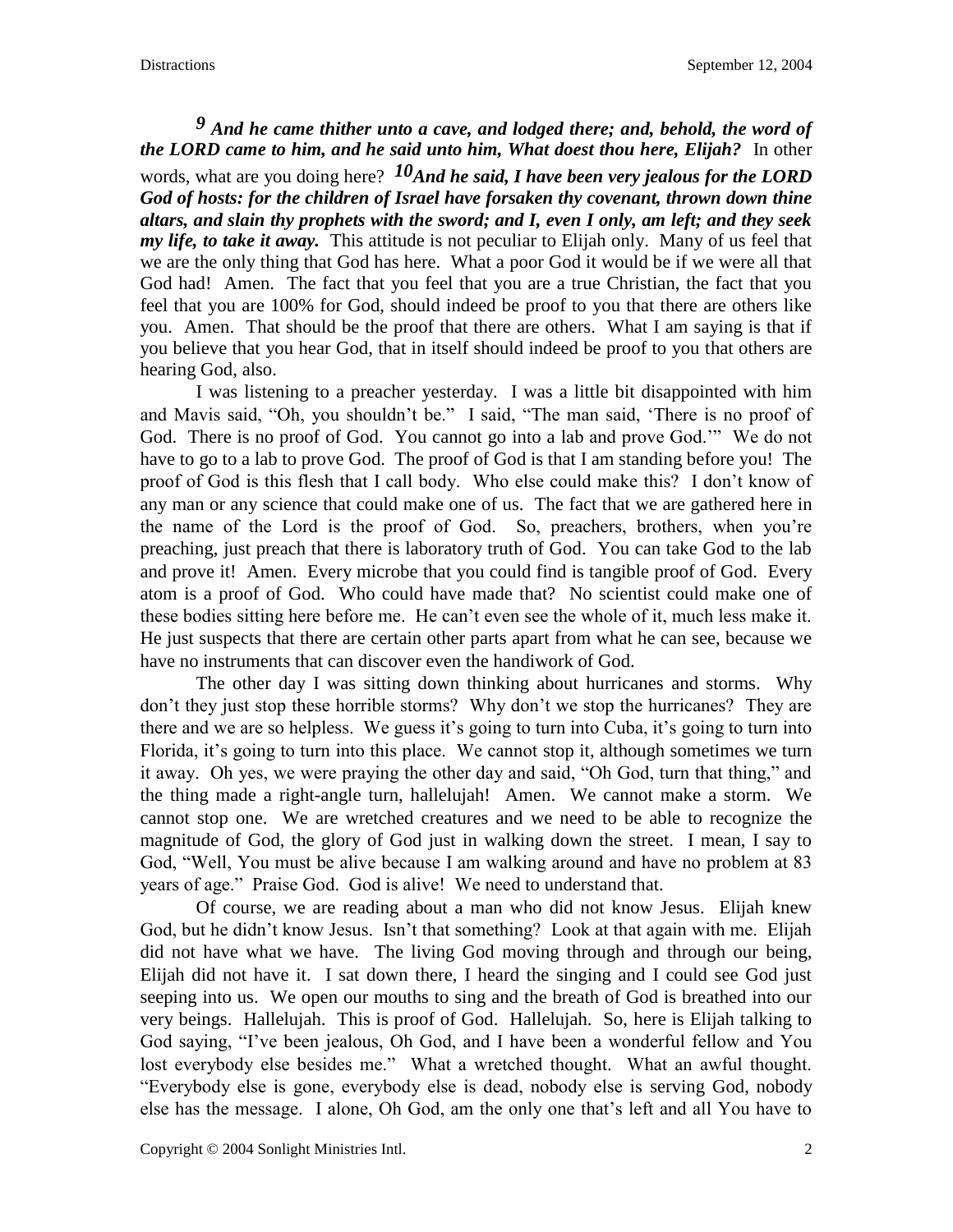depend on is me." You see how preposterous it is for us to think that way? God is providing, preparing an army. We are just a little speck of it. Amen! We must realize that without the rest of this army, we are nothing, we are finished! Don't you understand? God is preparing a first-fruits company, an Elijah company, I could call it thirty other names company, to save the rest of the church. Our duty is to be servants to the rest of the church! Amen. It's like you have a mouth, and the mouth takes in some honey, and the mouth says, "I love this honey, this honey is so sweet, I'm going to keep it for myself," and the mouth decides to hold on to it, "I am not swallowing it, I'm not giving it to any other part of the body, I am just keeping it for myself!" That mouth would soon be useless. We must realize that without the rest of the Body, we are nothing. We should be grateful, thankful to God that we are privileged to be a part of this magnificent thing that God is doing in the earth today. Amen.

So here is poor brother, Elijah, in a very low, low part of his life. He says, *I, even I only, am left; and they seek my life, to take it away. 11 And he said, Go forth, and stand upon the mount before the LORD. And, behold, the LORD passed by…* I would like for you to hear this part of the message. Verse11, *And, behold, the LORD passed by, and a great and strong wind rent the mountains, and brake in pieces the rocks before the LORD; but the LORD was not in the wind:* What happened? In the midst of the manifestation of God, the devil was right there. Because if God was not in the wind, who was in the wind? Have you noticed it? I mean, if you weren't keen, you would not notice that passage, that God did pass by. But then, before God, rushed the devil breaking up rocks and carrying on. I'm telling you, without the discernment of God, you and I would say, "God did it. It was God that did that. It was God." God wasn't there.

Now, let's read a little more. *And after the wind an earthquake; but the Lord was not in the earthquake:* We're talking about manifestations now. Manifestations. Some of the manifestations that we see are not God. God did come, God did do something, God did speak, but that one wasn't God. <sup>12</sup> And after the earthquake a fire: *but the LORD was not in the fire: and after the fire a still small voice.* Who must recognize it? Who must discern it? Do you see the problem we have? The onus, the responsibility, is on you to discern who is doing what and when. If you do not know who is doing it, you are in trouble, but why did God put such an awful responsibility upon us as Christians? I can tell you why. It is because inside of you, you have God. The Spirit of the living God in you must make contact with the spirit of whatever is doing that. You must be able to say, "This is God, but that is not God." Right in our meetings! Right in the middle of your meetings you see God working and you see another spirit working. The other spirit is always trying to distract. Yes! I want to tell you of a situation where God touched this brother. We'd been praying for the brother for years. He had backslidden and turned from God. The morning that the Word of God took him and he came back to God, he came to the altar trembling and crying for his sin and a woman jumped right up there and gave him a whollop right under his chin. Amen. The devil wanted to bring a distraction. Amen.

You look into some meetings and you see some things going on. I was in a meeting and the Spirit of God really came down and was blessing us, and a woman screamed, jumped up, started rolling on the floor and carrying on. What happened? Everybody's attention was attracted by the gymnastics that she was performing. I said to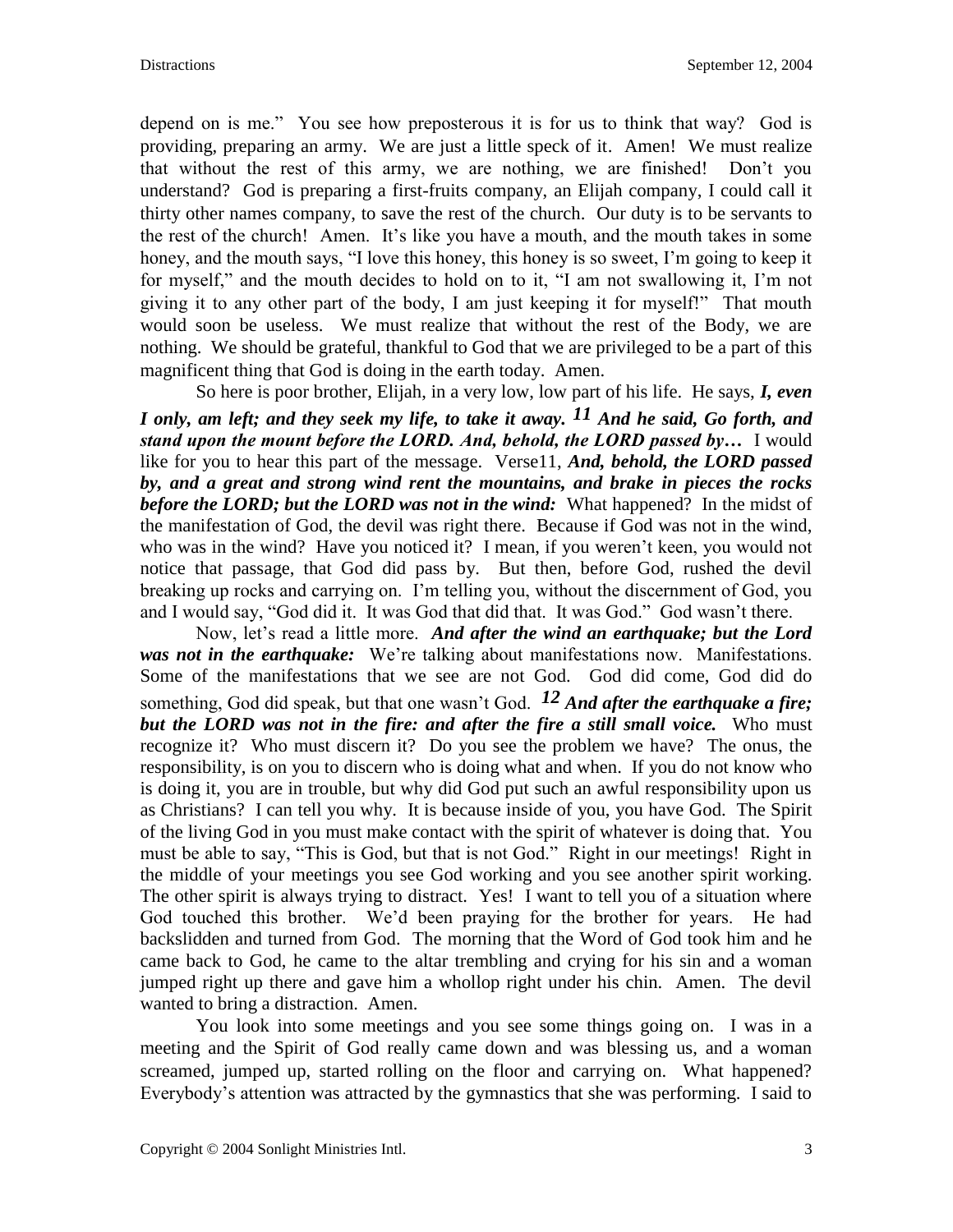the pastor, "That's the devil." He said, "Oh no, no, no, no. That woman is the greatest prophet that we have in here. She's prophesying, it's her prophetic gift that's working." The whole church was taken away by the devil, because of distraction! Satan always brings in a distraction. For those of you who were in Jamaica, you will remember when the Spirit began to move very heavily, one sister was struck. I saw her face, she was just like some kind of a cramp came on her, and she just went down to the floor. Satan came in to distract us. In your lives, you have to look out for that. But then the still, small voice. You know, that voice, you've got it inside here. For Elijah, it was out there. He was hearing with his ears. You don't have to hear God with your ears any more for the God in you will give you that strong, still, small voice that quickens you inside. When the life of God comes in you, "Earthquake, you are not of God. I rebuke you."

*13 And it was so, when Elijah heard it, that he wrapped his face in his mantle, and went out, and stood in the entering in of the cave. And, behold, there came a voice unto him, and said, What doest thou here, Elijah?* I want you to know that the voice of God is in the midst of the congregation of God. Don't be afraid. Don't be afraid of what you hear inside that is God. When it is God, you should know, and when it is not God, you should know. I remember listening to the devil, and thinking it was God. How does that happen? How could you listen to the devil and think that it is God? Has that ever happened to you? Have you ever heard the devil and thought that it was God speaking to you? Well, God showed me that what happens is that when you have something wrong inside of you, wrong concepts, wrong desires, wrong thoughts, the devil can speak to you and you will accept it. You have got to be wrong. Let me show you a scripture where God says He'll protect you from that. Turn with me to John, the gospel according to our brother, John. Chapter 7, and verse 17. *If any man will…* The King James says "will" but it means "desires." *If any man* [desires to] *do his* (God's) *will, he shall know of the doctrine, whether it be of God, or whether I speak of myself.* Look at that verse again. If you have a godly desire, if you have a heart-felt desire, if you have a heavenly desire to know anything and question in your heart, "God, is this You, or is this something else?" the Bible says that God's responsibility is to make you know. God has a responsibility to you, and when He says "you," He doesn't care who you are. He doesn't care how many sins you have fallen into. He doesn't care what your condition is. If you'll cry out to God, "I want to know, Lord," and the reason that you are wanting to know is that you might serve God, this desire of yours throws the responsibility back on God. Do you understand that?

Let me show you another verse where God must move toward you in righteousness. Turn to Matthew 5:6, *Blessed are they which do hunger and thirst after righteousness:* Notice the last clause, *…for they shall be filled.* Meaning to say there's no doubt, there's no maybe, it didn't say may be filled, it didn't say it might happen. It says it SHALL happen. Hallelujah. It says*, for they shall be filled.* So, if you want to be filled, what do you do? You get hungry. I want you to notice it very carefully, that there are certain things that God must do according to His Word and that there are certain conditions under which God will do these things. One of these conditions is the condition of hunger. God MUST fill you if you hunger and thirst after righteousness. There are some people who say, "Well, I've been calling to God, I've been praying to God, I've been crying to God for such a long time and God does not answer me." It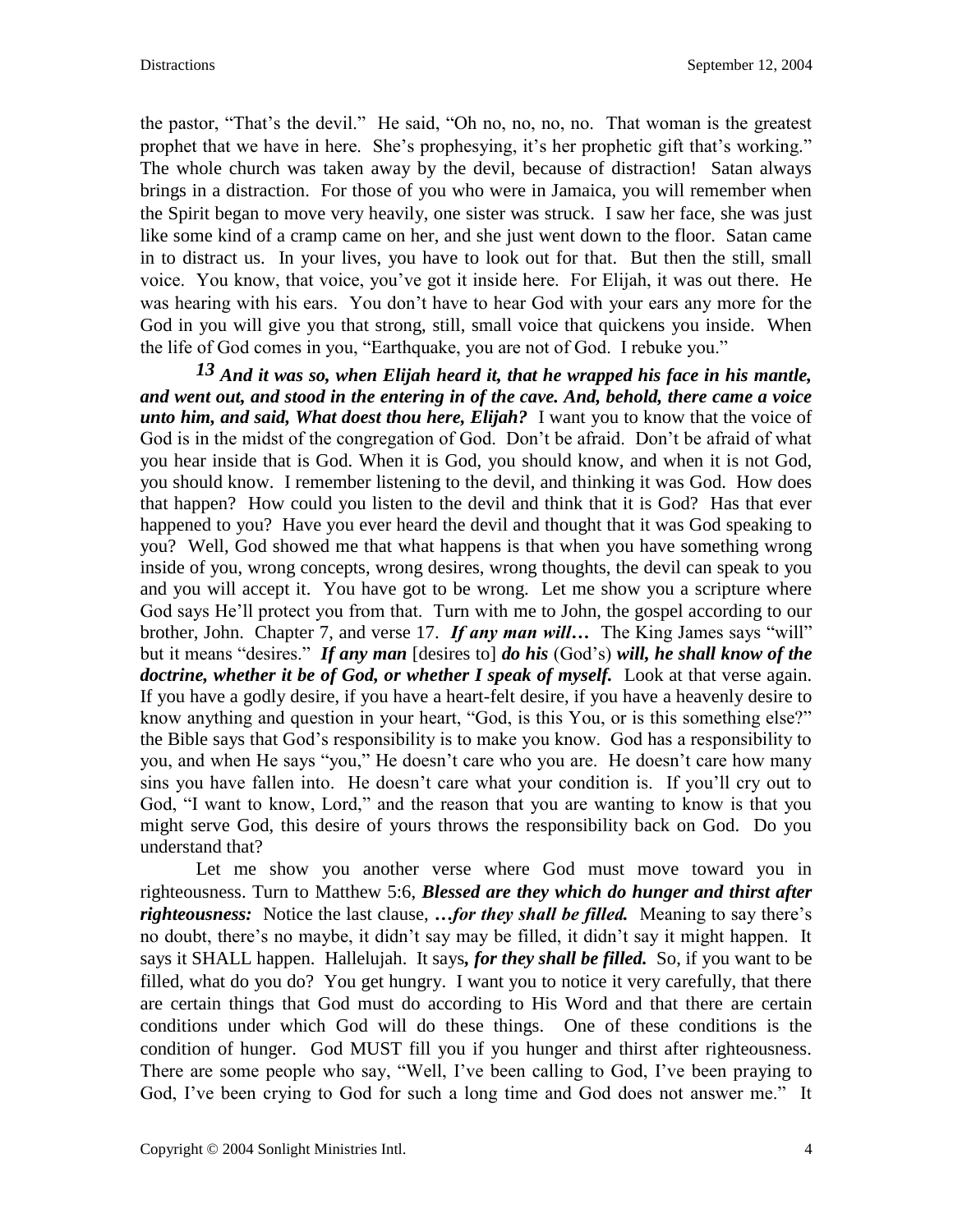couldn't be true. Something's wrong about your calling, something's wrong about your praying, something is wrong about your hunger. You probably wanted to make yourself great or whatever. Examine yourself! If you ask for something and you don't get it, examine yourself. Don't examine God, for God has already laid down the condition. He said, "If you're hungry." This is one place where hunger becomes a blessing. He said, "Blessed are the hungry for they shall be filled." For God will fill them. It is God's desire, God's plan to fill them. So, you do not have to fear as far as that is concerned.

Let us go back to Elijah. Elijah had a man named Elisha. It is peculiar that both names are so close. But I'll tell you why the names are so close. Because one is a type of Christ, and the other is the type of the church with Christ. If you notice, the two names have some relationship. Eli. Elisha. Elijah. Amen. If you take the Hebrew, Elisha: "sh" means "shin," the character "shin" coming where the other character comes in. Elisha is the one that pertains to Christ, because the "sh" or the "shin" is for Jesus. "Shin" for El Shaddai and it pertains to Jesus. The other one is Eli- well, in our language it says "jah," but it is "Yah," and means God. Eliyah. So it means that it ends in God, and the other one ends in Christ. So one is a type of Christ [Elijah], and the other one is a type of Christ in the church [Elisha]. God in Christ, and Christ in the church. Now, Elisha asked for a double portion of what Elijah had. Whereas Elijah ran from Jezebel to hide, Elisha took a room in the palace! Amen. He took a room in the palace. His power was so great that when the king wanted to kill him, he said, "That old fox who wants to kill me, one of you guys go bar the door" (II Kings 6:32). He did not even use any spiritual power to turn the man back, he sent a man to bar the door.

Let us look at this story where they came to the place called Carmel, a point now where Elijah is going to give over his power to Elisha. But Elisha must prove himself worthy to receive this power. So Elijah said to him, "What do you want? Why are you following me like this?" Elisha said, "I want a double portion of your power" (II Kings 2:9). I never heard of anybody asking for a thing like that. Elijah said, "That's a hard thing you are asking, but I tell you what, if you see me when I am being taken up from God, you will be worthy to have that double portion" (II Kings 2:10). Here is the great test. They come to this point and there's a disruption, a distraction, a distraction of great proportion. Out of nowhere appears a chariot with horses of fire (II Kings 2:11). Can you imagine it now? Fire. I mean horses like fire with fire blazing from them, maybe fire coming out of their nostrils, charging down upon the two men standing together. Remember now, the idea is, "If you can see me when I am taken up, then you can receive the double portion of the Spirit." What happened? I mean, that's the natural. But Elisha decided not to submit to the natural. If he had submitted to the natural, he would have been a goner, he would not have received the double portion. But while this thing was coming down on him, he was keeping his eye on Elijah.

I'm talking about focus. I'm talking about focus, brethren. We are being bombarded with everything that the devil can conceive, a bombardment that is greater than any generation, any nation, any people has ever had to go through. We are being bombarded with distractions. We are even being distracted by our education, by our desire to be something in the world. **God is calling to a people at this time, and saying to this people, "Drop everything that you are doing, because you are at a point of time where you MUST keep your eyes on Jesus, stayed on heaven!"** He gave us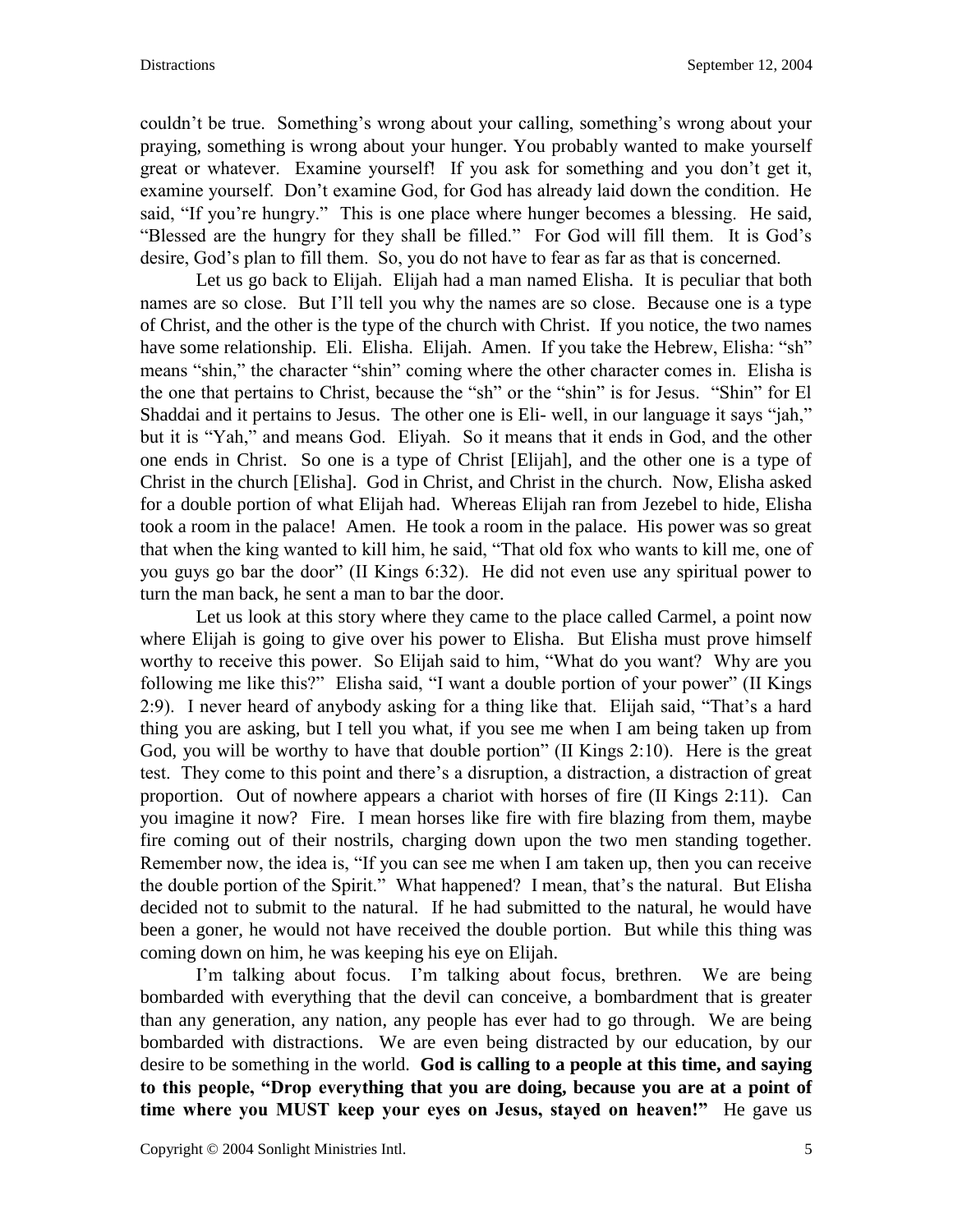certain words. It is not my business to know whether the words are right or wrong or true or not. What is my business, is to know that if it is God that really gave it and God said, "If you genuinely believe in your heart that I gave you a word, and it is not Me, I will correct it." Amen? I don't care how wrong I could be. It doesn't matter to me. Because all I am concerned with is being a faithful servant, hearing God, delivering what I hear, not thinking of the consequences, not planning what is going to happen if I say so and so. I will deliver the word as I get it. Let the chips fall where they may. I believe God.

So, the distraction that comes upon this nation, upon this generation, upon your children, is something greater, much greater than we have ever seen before. I never suffered the kind of distraction that these kids suffer. Even some of you parents, you never suffered what they suffer, what they are under. Therefore, it is our duty to protect them, to help them to be concentrated upon God. Elijah knew that there was going to be a distraction. And Elijah did not warn Elisha, "Watch out now, remember now, there's going to be a chariot of fire, you must keep your eyes on me." Nothing of the kind. The man had to pass the test upon his own merits. He had to pass the test according to the godly calling that he had, for he was not worthy to receive a double portion of Elijah if he could not pass that test of distraction. **Brethren, I am talking to you about the distraction that we are undergoing and how you must keep your eyes on Jesus, for everything in this world at this time is designed to take your eyes off Jesus!** Hallelujah. Your poverty is a distraction. Your affluence is a distraction. Whether you have money or you have it not is a distraction. You cannot get away from it; anywhere you turn it's a distraction. Keep your eyes on Jesus.

Elisha heard the chariot of fire. The scriptures tell us that it was a chariot, horses of fire, chariot of fire. Who saw it? It had to be Elisha that saw it. It had to be Elisha that told the story. So, he had to see it, and quickly take his mind off it, take his heart off it, and pinpoint Elijah. And then, he saw him taken up. You know, I always said, I always preached, I might have preached it to you, too, your tapes might tell it, that I preached that Elijah was taken up in a chariot of fire. All those who believe that Elijah was taken up in a chariot of fire, raise your hand. Well, all right. Correct yourself. He was taken up in a whirlwind. You see what I'm saying? So on top of the chariot of fire, there was a whirlwind. He was taken up by the whirlwind, not the chariot of fire! So, you can see how much distraction that there was. I don't think it was all silent. It must have been an uproar, everything that was necessary to get the man's mind off the concentration on Elijah. The truth is, I don't see Elijah taking off the coat and waiting for the wind and then throwing the coat to him. I see him shedding the coat when he put on his heavenly garment. He put on a heavenly garment as he shed off the earthly one. I think he caught it. I don't think it dropped on the ground. The man was on the ball. He caught it. Hallelujah. Do you remember the scripture which says that He will keep him in perfect peace? Isaiah 26:2-3, *Open ye the gates, that the righteous nation which keepeth the truth may enter in. Thou wilt keep him in perfect peace, whose mind is stayed on thee: because he trusteth in thee.* God wants us to be concentrated, to be focused on Him at this time.

I told you that some years ago I used to build houses. We were traveling, you know, and when we got back home we'd stay a month or so and in that month I would work on building a house or something like that. One morning, God came to me and